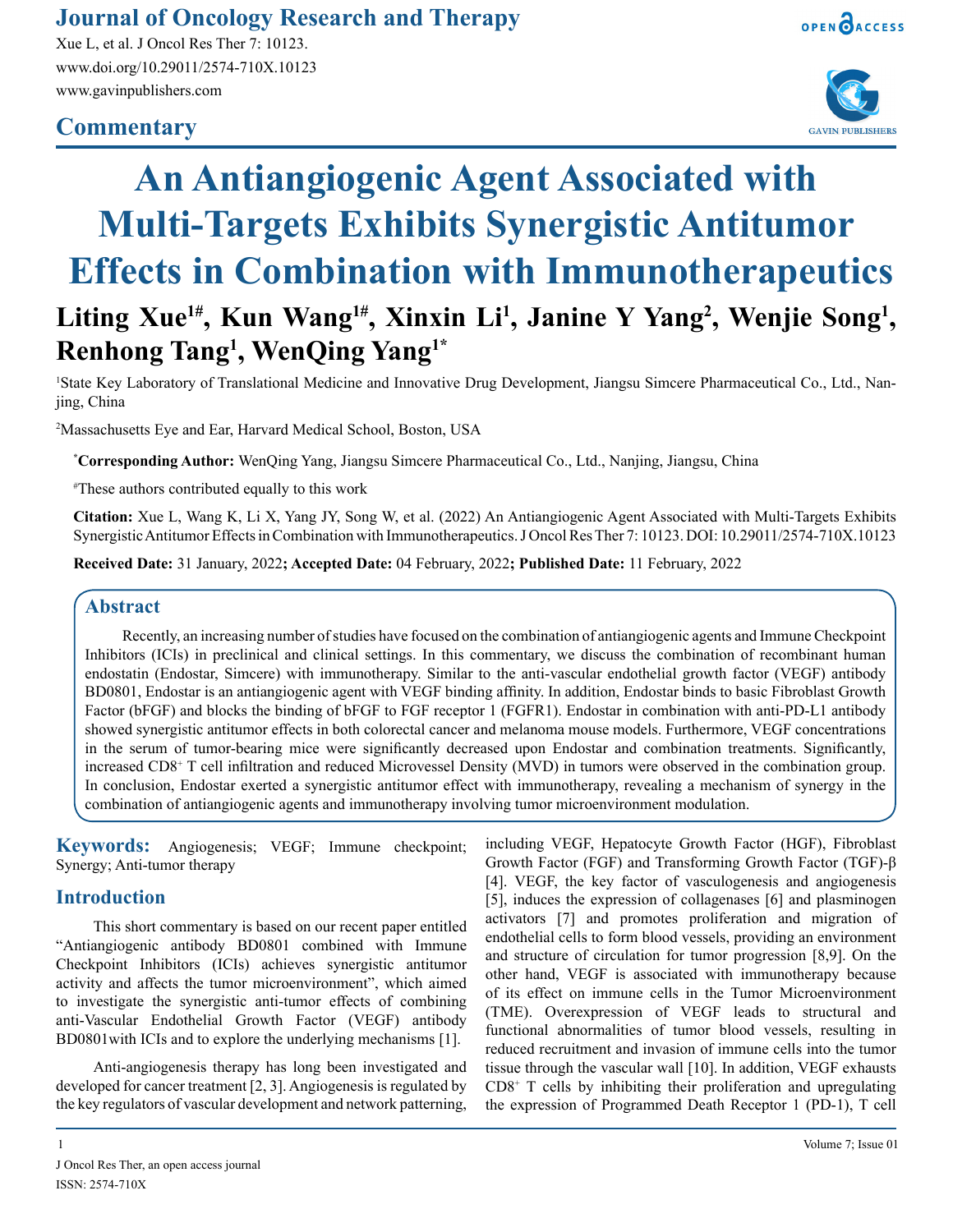immunoglobulin and mucin domain 3 (TIM-3), lymphocyte activation gene 3 (LAG-3) and cytotoxic T lymphocyte antigen 4 (CTLA-4) [11]. VEGF also increases the immune escape ability of tumor cells by enhancing the expression of programmed cell death ligand 1 (PD-L1) in dendritic cells [12,13].

BD0801, a humanized rabbit anti-VEGF monoclonal antibody undergoing phase 3 clinical studies, was developed by Simcere Pharma (Nanjing, China). We have reported the anti-tumor effects and mechanisms of BD0801 combined with PD-1/PD-L1 blockade in tumor mouse models to provide a guidance for BD0801 application in further clinical practice [1]. The combination of BD0801 and ICIs exert better anti-tumor effects compared with single agents in both lung and colorectal cancer mouse models by enhancing T-cell mediated immunity and improving vasculature normalization in the TME.

Due to biological complexity and drug resistance considerations associated with antiangiogenic therapies, multi-target antiangiogenic therapeutics are increasingly considered efficient regimens to be combined with immunotherapy for difficult-to-treat malignancies. Anlotinib, an anti-angiogenic agent targeting VEGF receptors (VEGFR), Platelet-Derived Growth Factor Receptor (PDGFR) and epidermal growth factor receptor (EGFR), has sufficient activity and acceptable toxicity when used concomitantly with anti-PD-1 treatment in patients with advanced NSCLC [14,15]. Likewise, Nintedanib is a triple vascular kinase inhibitor targeting VEGFR, FGFR and PDGFR which has been shown to be a durable and synergistic antitumor activity in combination with PD-1 blockade [16,17]. Endostar is a commercial anti-angiogenic drug associated with multiple targets. The current study is designed to investigate the potential therapeutic benefits of Endostar in combination with immune checkpoint blockade approaches in preclinical models, with a hope to expand Endostar's clinical application.

#### **Endostar is an Anti-Angiogenetic Agent Binding to Multiple Targets**

Endostar, a novel recombinant human endostatin, was approved by Center For Drug Evaluation (CDE) China, for the treatment of non-small cell lung cancer in 2005 [18]. It exerts strong antiangiogenic and tumor growth inhibitory effects by targeting multiple targets in angiogenesis. Endostar inhibits angiogenesis by binding the VEGF receptor KDR/Flk-1 and inhibits the signal transduction of VEGF [19]. Although Endostar and BD0801 have similar effects, Endostar modulates other components in angiogenesis as well. It directly regulates multiple signaling pathways such as Vascular Endothelial Growth Factor Receptor-2 (VEGFR-2) phosphorylation, nucleolin phosphorylation and FAK/C-Raf/MEK1/2/ P38 /ERK1 signaling [20-23]. In addition, Endostar adjusts the TME by increasing the PH value inside, improving the inter-tissue pressure [24]. Most notably, Endostar attenuates melanoma tumor growth by suppressing FGF mediated angiogenesis [25]. FGF receptors (FGFRs) are a family of Receptor Tyrosine Kinases (RTKs) involved in cell proliferation, differentiation and angiogenesis [26].

In this report, we examined the binding affinity and blocking ability of Endostar to VEGF, bFGF, and bFGF/FGFR1. To quantitate the blocking effect on the binding of Endostar to VEGF and bFGF, human VEGF and/or bFGF were incubated with different concentrations of Endostar before addition to ELISA plates. As shown in Figure 1A and Figure 1B, Endostar was able to bind to both VEGF and bFGF at doses of 30 mM and 100 mM, respectively, as well as to the mixture of VEGF and bFGF. Endostar inhibited the binding of bFGF to FGF receptor 1 (FGFR1) by occupying bFGF (Figure1C). These results showed that Endostar can efficiently block the binding of bFGF and FGFR1, which is consistent with Ling's work [27].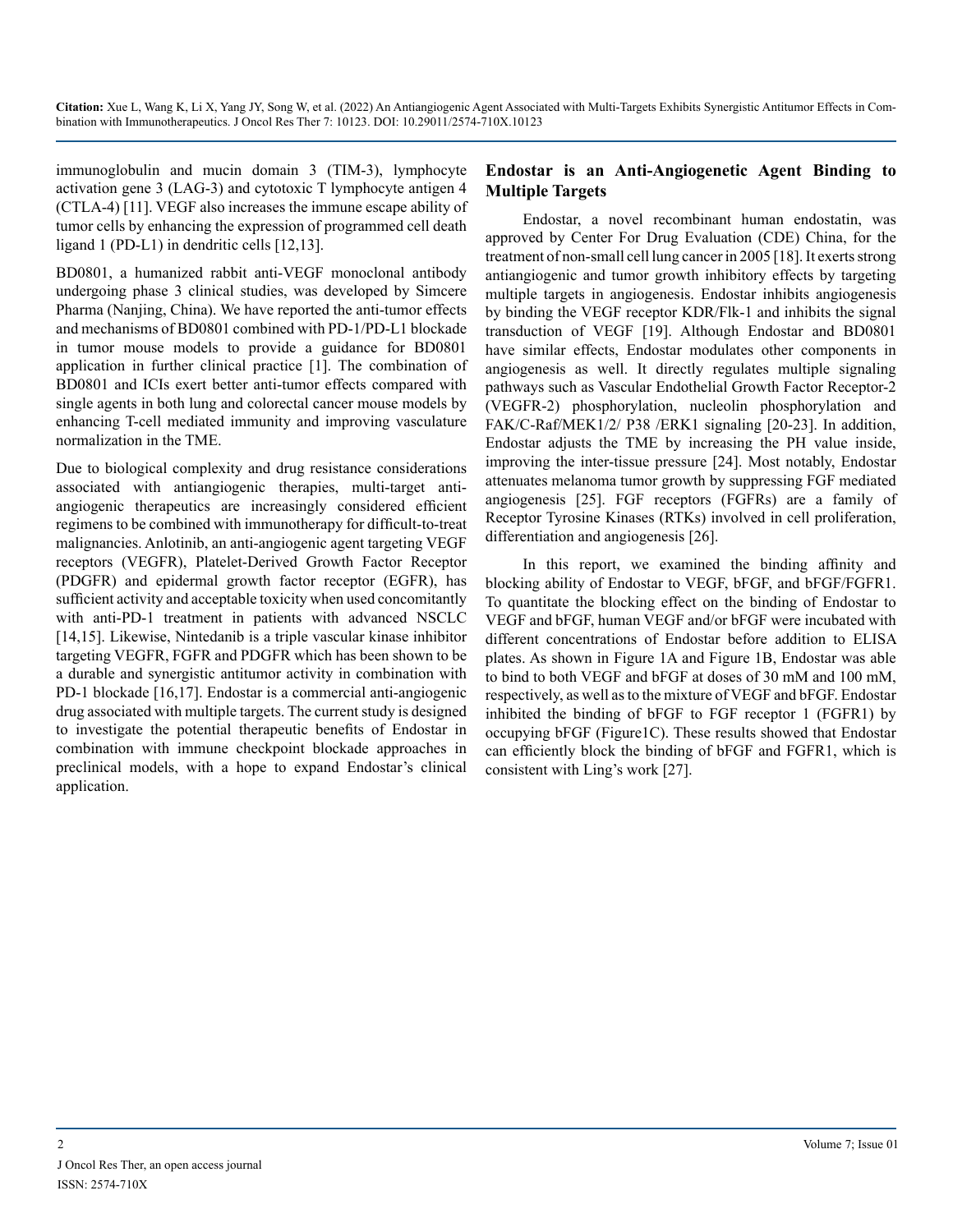

**Figure 1:** Binding of Endostar to VEGF and bFGF.

(A) Binding affinity of Endostar to 30 mM VEGF, 30 mM bFGF and a mixture of VEGF and bFGF. EC50: concentration for 50% of maximal effect; (B) Binding affinity of Endostar to 100 mM VEGF, 100 mM bFGF and a mixture of VEGF and bFGF. (C) Blocking curve of Endostar to bFGF/FGFR1 binding, 800 ug/ml Endostar was diluted as 4 folds.

#### **Endostar in Combination with ICI Demonstrates Synergistic Antitumor Effects in Multiple Animal Models**

As attractive therapies for malignant tumors, numeral anti-PD-1 and PD-L1 antibodies have been developed to stimulate the immune system by blocking their interaction [28]. However, long-term response is still limited, and approximately 87% of cases are not responsive to PD-1/PD-L1 blockade [29]. Some tumor types, including pancreatic, colorectal and prostate cancers, exhibit intrinsic resistance to PD-1/PD-L1 axis blockade [30]. Primary or acquired drug resistance is caused by tumor immune escape via alternative immunosuppressive mechanisms [31]. Overall, the TME, tumor immunogenicity, antigen presentation, and tumor signal transduction pathways all play important roles in response and resistance to immune checkpoint blockade, resulting in the failure of PD-1/PD-L1 blockade used alone. In addition, abnormal blood vessels in the tumor tissue block the extravasation of tumor-responsive T cells and create an immunosuppressive microenvironment that allows tumor cells to escape immune surveillance in the host [32]. It has been generally accepted that,

at least some of the anti-VEGF/VEGFR-based therapeutics can alleviate immune suppression, in addition to their main roles of anti-angiogenesis. Combining immunotherapy with different mechanism-based treatments and modalities, including antiangiogenic agents or multi-target inhibitors, may be able to reverse the immunosuppressive tumor microenvironment and facilitate better clinical outcome.

Two different animal models were developed and employed to examine the potential synergy of Endostar with immune checkpoint blockade *in vivo*. To verify the effect of anti-PD-L1 combined with Endostar, S91 melanoma-bearing mice were treated with anti-PD-L1 antibody, PEGylated Endostar (PEG-Endostar) or a combination of the two agents. As shown in Figure 2A, 5 mg/kg of anti-PD-L1 antibody or 30 mg/kg PEG-Endostar as a single agent reduced tumor growth compared with the vehicle. Meanwhile, the combination of 5 mg/kg anti-PD-L1 antibody and 30 mg/kg PEG-Endostar exhibited a significantly stronger suppression of tumor growth compared with single agent treatment, indicating synergistic antitumor effects for Endostar and immunotherapy. In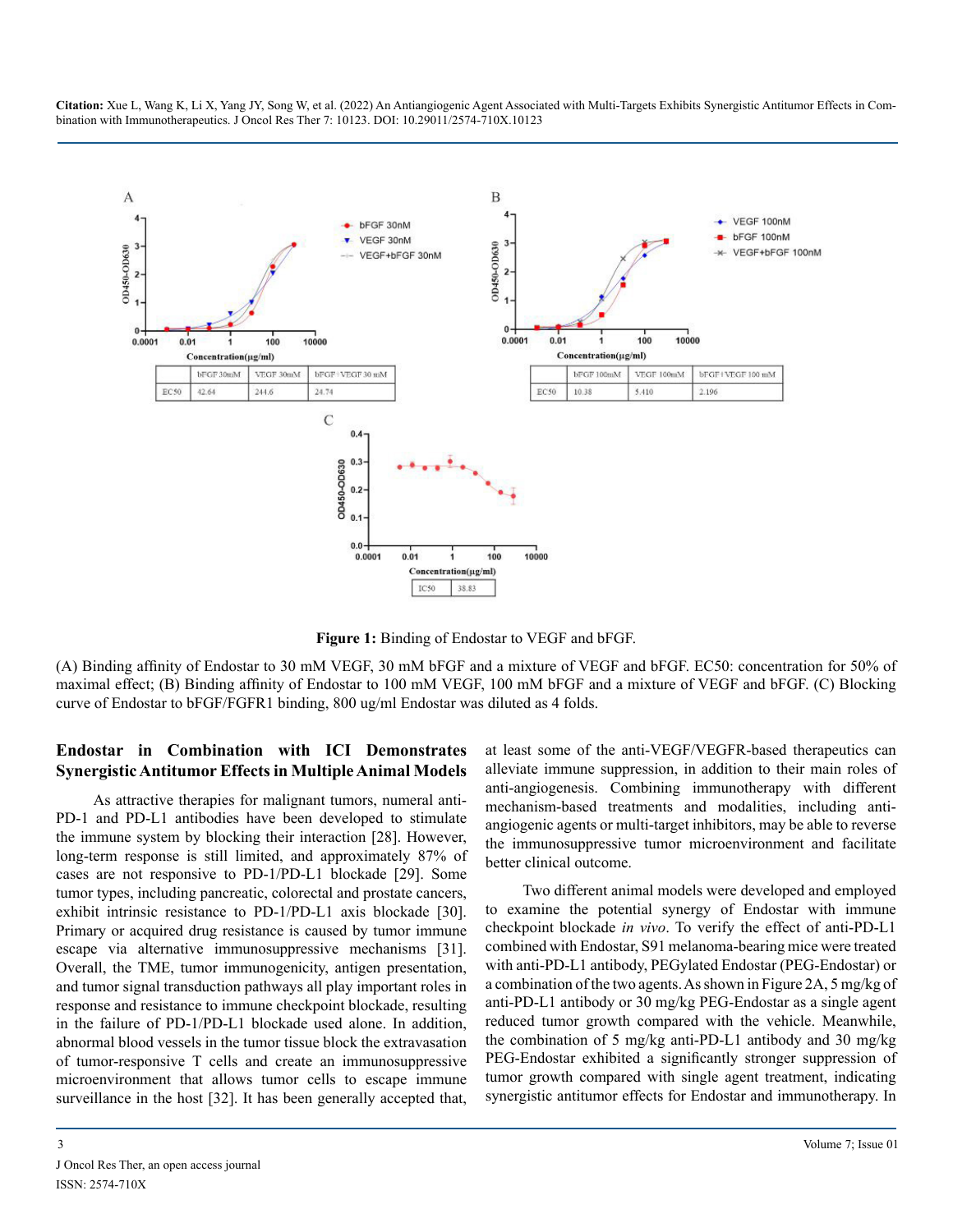addition, CT26 colorectal tumor bearing mice were treated with anti-PD-L1 antibody, Endostar or the combination of the two. As shown in Figure 2B, 10 mg/kg anti-PD-L1 antibody or 45 mg/kg Endostar as a single agent reduced tumor growth compared with vehicle. Meanwhile, the combination of 10 mg/kg anti-PD-L1 antibody and 45 mg/kg Endostar exerted a significantly stronger suppression of tumor growth compared with single agent treatments, suggesting synergistic antitumor effects for Endostar and immunotherapy.



**Figure 2:** Antitumor activity of Endostar combined with anti-PD-L1 antibody.

(A).Tumor volumes of S91 tumor-bearing DBA/2 mice treated with vehicle, anti-PD-L1 antibody, PEG-Endostar or PEG-Endostar and anti-PD-L1 antibody combination (n=6/group). (B) Tumor volumes of CT26 tumor-bearing BALB/c mice treated with vehicle, anti-PD-L1 antibody, Endostar or Endostar and anti-PD-L1 antibody combination (n=6/group). P-values were calculated in two-way ANOVA;  ${}^{*}\text{P} < 0.05$ ;  ${}^{*}\text{P} < 0.01$ .

To investigate the possible mechanisms of actions behind the phenotypic changes, we analyzed *ex vivo* samples collected at end of these experiments. In the CT26 model, serum VEGF concentrations in tumor-bearing mice were significantly decreased upon Endostar and combo treatments, respectively (data not shown). In addition, increased tumor infiltrated CD8<sup>+</sup> T cells and reduced Microvessel Density (MVD) in tumors were observed in the combination group (data not shown). VEGF interacts with immune cells to decrease the recruitment and invasion of these cells and inhibits CD8+ cell proliferation, creating an immunosuppressive microenvironment [10,11]. In addition, VEGF enhances microvascular density (MVD), which increases common vascular endothelial cell markers including CD31 and CD34 [33,34]. These results suggest that the synergistical anti-tumor efficacy of the Endostar/aPD-1 combination may be associated with normalized vasculature and improved TME.

## **Discussion**

This study has limitations. Endostar is an anti-cancer agent with very broad biological effects; numeral targets have been proposed to be associate with Endostar's MOA. Although we demonstrated that Endostar could improve therapeutic activities

J Oncol Res Ther, an open access journal ISSN: 2574-710X

of anti-PD-1 antibodies in multiple animal models, the exact mechanism of action remains to be elucidated. Endostar also has a broad anti-angiogenic effect on endothelial cells. Besides targeting VEGF and bFGF, Endostar decreases migration and invasion of endothelial cells by targeting Matrix Metalloproteinases (MMPs), especially MMP-2, MMP-9 and MMP-13 [35,36]. Endostar can inhibit the FAK/Ras/p38-MAPK/ERK signaling cascade through another target, α5β1-integrin [37,38]. Furthermore, Endostar blocks Wnt signaling via downregulation of β-catenin in a GSK-3β-independent manner, which suppresses the transcription of important genes involved in the cell cycle including Myc and cyclin D1 [39]. In addition, Endostar plays a role in several other targets such as integrins, Activating Protein 1 (AP-1) and thrombospondin-1 [40]. Moreover, Endostar blocks the metastasis, invasion, and angiogenesis of ovarian cancer cells by reducing the activation of PD-L1 and signal transducer and activator of transcription 3 (STAT3) [41]. Therefore, we speculate that, in comparison with BD0801 or other anti-angiogenic agents with a single target, Endostar in combination with immunotherapy might exert a better or durable anti-cancer effects in tumor cells addicted to various abnormal signaling pathways. More studies are needed to support this hypothesis; some experiments are currently in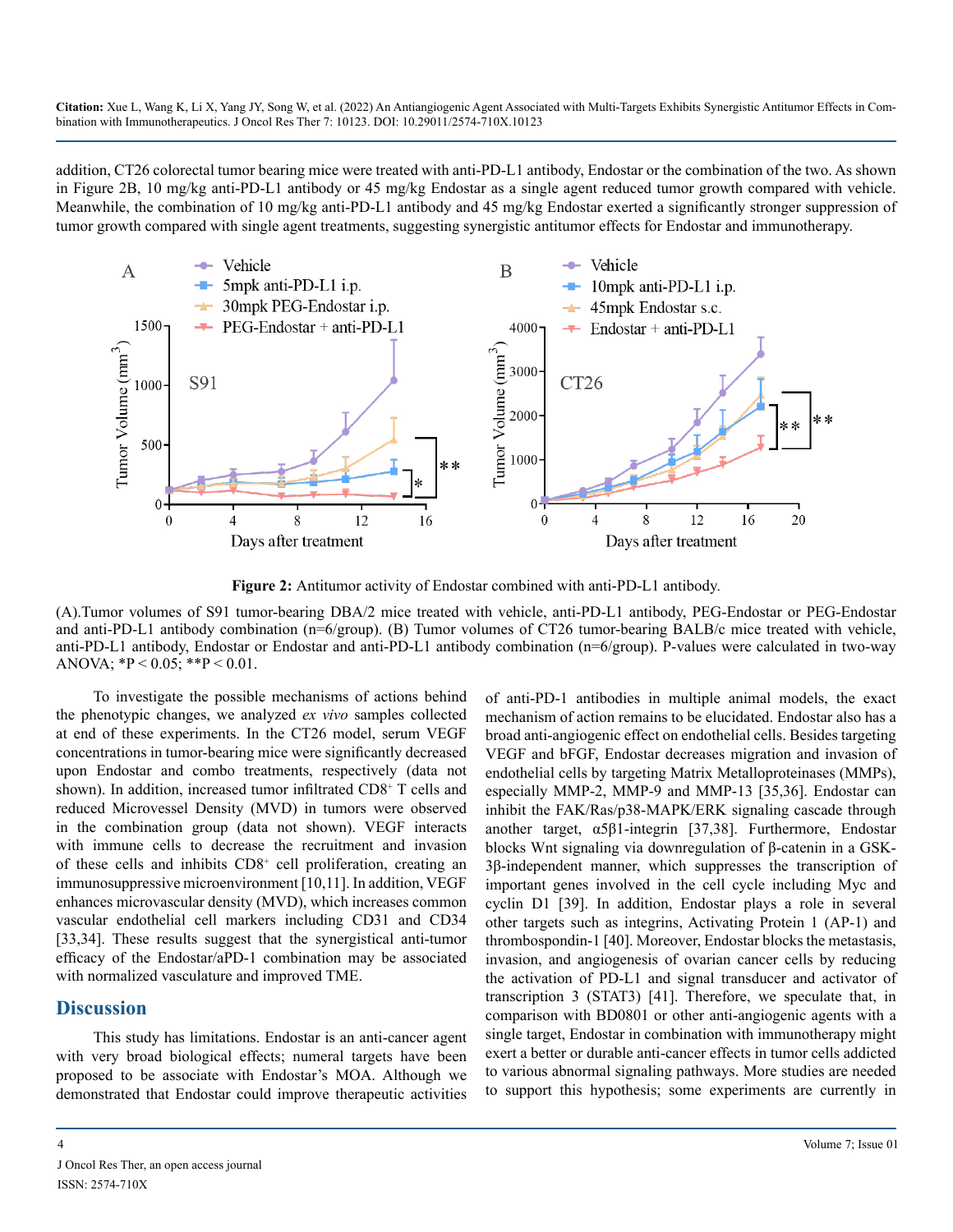progress in our laboratory.

To our knowledge, this paper may be the first report to fully demonstrate synergistic anti-tumor activities of Endostar in combination with immune-therapy in vivo. Preclinical investigation of Endostar in combination with anti-PD-1 antibody has been attempted and data has been reported by Wu, et al. [42]. However, in the animal experiments described by Wu, et al. [42], an important single agent treatment control was missing in the study design. Therefore, more experiments are warranted in order to fully support the data interpretation.

### **Conclusions**

Endostar is an anti-angiogenetic agent associated with multiple targets. Endostar in combination with anti-PD-1 therapeutics demonstrates synergistic anti-tumor activities in preclinical settings. Combinatorial treatment using Endostar and immunotherapy is currently being tested in clinical trials in solid tumor patients in China. More experiments are warranted in order to fully understand Endostar's MOA including its anti-angiogenic and immune-regulatory activities in cancer.

#### **References**

- **1.** [Xue L, Gao X, Zhang H, Tang J, Wang Q, et al. \(2021\) Antiangiogenic](https://bmccancer.biomedcentral.com/articles/10.1186/s12885-021-08859-5#:~:text=BD0801 showed more potent antitumor,and murine syngeneic tumor models.)  [antibody BD0801 combined with immune checkpoint inhibitors](https://bmccancer.biomedcentral.com/articles/10.1186/s12885-021-08859-5#:~:text=BD0801 showed more potent antitumor,and murine syngeneic tumor models.)  [achieves synergistic antitumor activity and affects the tumor](https://bmccancer.biomedcentral.com/articles/10.1186/s12885-021-08859-5#:~:text=BD0801 showed more potent antitumor,and murine syngeneic tumor models.)  [microenvironment. BMC Cancer 21: 1134.](https://bmccancer.biomedcentral.com/articles/10.1186/s12885-021-08859-5#:~:text=BD0801 showed more potent antitumor,and murine syngeneic tumor models.)
- **2.** [Li T, Kang G, Wang T, Huang H \(2018\) Tumor angiogenesis and anti](https://www.ncbi.nlm.nih.gov/pmc/articles/PMC6019900/)[angiogenic gene therapy for cancer. Oncol Lett 16: 687-702.](https://www.ncbi.nlm.nih.gov/pmc/articles/PMC6019900/)
- **3.** [Viallard C, Larrivée B \(2017\) Tumor angiogenesis and vascular](https://pubmed.ncbi.nlm.nih.gov/28660302/)  [normalization: alternative therapeutic targets. Angiogenesis 20: 409-](https://pubmed.ncbi.nlm.nih.gov/28660302/) [426](https://pubmed.ncbi.nlm.nih.gov/28660302/).
- **4.** [Yi M, Jiao D, Qin S, Chu Q, Wu K, et al. \(2019\) Synergistic effect](https://molecular-cancer.biomedcentral.com/articles/10.1186/s12943-019-0974-6)  [of immune checkpoint blockade and anti-angiogenesis in cancer](https://molecular-cancer.biomedcentral.com/articles/10.1186/s12943-019-0974-6)  [treatment. Mol Cancer 18: 60.](https://molecular-cancer.biomedcentral.com/articles/10.1186/s12943-019-0974-6)
- **5.** [Moens S, Goveia J, Stapor PC, Cantelmo AR, Carmeliet P \(2014\)](https://pubmed.ncbi.nlm.nih.gov/25169850/)  [The multifaceted activity of VEGF in angiogenesis - Implications for](https://pubmed.ncbi.nlm.nih.gov/25169850/) [therapy responses. Cytokine Growth Factor Rev. 25: 473-482](https://pubmed.ncbi.nlm.nih.gov/25169850/).
- **6.** [Unemori EN, Ferrara N, Bauer EA, Amento EP \(1992\) Vascular](https://pubmed.ncbi.nlm.nih.gov/1447317/)  [endothelial growth factor induces interstitial collagenase expression in](https://pubmed.ncbi.nlm.nih.gov/1447317/)  [human endothelial cells. J Cell Physiol. 153: 557-562.](https://pubmed.ncbi.nlm.nih.gov/1447317/)
- **7.** [Mandriota SJ, Seghezzi G, Vassalli JD, Ferrara N, Wasi S, et al. \(1995\)](https://pubmed.ncbi.nlm.nih.gov/7730348/)  [Vascular endothelial growth factor increases urokinase receptor](https://pubmed.ncbi.nlm.nih.gov/7730348/)  [expression in vascular endothelial cells. J Biol Chem 270: 9709-16](https://pubmed.ncbi.nlm.nih.gov/7730348/).
- **8.** [Goel HL, Mercurio AM \(2013\) VEGF targets the tumour cell. Nat Rev](https://pubmed.ncbi.nlm.nih.gov/24263190/) [Cancer 13: 871-882.](https://pubmed.ncbi.nlm.nih.gov/24263190/)
- **9.** [Stockmann C, Schadendorf D, Klose R, Helfrich I \(2014\) The impact of](https://www.ncbi.nlm.nih.gov/pmc/articles/PMC3986554/)  [the immune system on tumor: angiogenesis and vascular remodeling.](https://www.ncbi.nlm.nih.gov/pmc/articles/PMC3986554/)  [Front Oncol 4: 69.](https://www.ncbi.nlm.nih.gov/pmc/articles/PMC3986554/)
- **10.** [Hendry SA, Farnsworth RH, Solomon B, Achen MG, Stacker SA, et](https://www.ncbi.nlm.nih.gov/pmc/articles/PMC5168440/) [al. \(2016\) The Role of the Tumor Vasculature in the Host Immune](https://www.ncbi.nlm.nih.gov/pmc/articles/PMC5168440/)  [Response: Implications for Therapeutic Strategies Targeting the](https://www.ncbi.nlm.nih.gov/pmc/articles/PMC5168440/)  [Tumor Microenvironment. Front Immunol 7: 621.](https://www.ncbi.nlm.nih.gov/pmc/articles/PMC5168440/)
- **11.** [Voron T, Colussi O, Marcheteau E, Pernot S, Nizard M, et al. \(2015\)](https://www.ncbi.nlm.nih.gov/pmc/articles/PMC4322048/)  [VEGF-A modulates expression of inhibitory checkpoints on CD8+ T](https://www.ncbi.nlm.nih.gov/pmc/articles/PMC4322048/)  [cells in tumors. J Exp Med 212: 139-148.](https://www.ncbi.nlm.nih.gov/pmc/articles/PMC4322048/)
- **12.** [Constantinidou A, Alifieris C, Trafalis DT \(2019\)](https://pubmed.ncbi.nlm.nih.gov/30268773/) Targeting Programmed [Cell Death -1 \(PD-1\) and Ligand \(PD-L1\): A new era in cancer active](https://pubmed.ncbi.nlm.nih.gov/30268773/) [immunotherapy. Pharmacol Ther 194: 84-106.](https://pubmed.ncbi.nlm.nih.gov/30268773/)
- **13.** [Meder L, Schuldt P, Thelen M, Schmitt A, Dietlein F, et al. \(2018\)](https://pubmed.ncbi.nlm.nih.gov/29776963/)  [Combined VEGF and PD-L1 Blockade Displays Synergistic Treatment](https://pubmed.ncbi.nlm.nih.gov/29776963/)  [Effects in an Autochthonous Mouse Model of Small Cell Lung Cancer.](https://pubmed.ncbi.nlm.nih.gov/29776963/)  [Cancer Res 78: 4270-4281](https://pubmed.ncbi.nlm.nih.gov/29776963/).
- **14.** [Sun Y, Niu W, Du F, Du C, Li S, et al. \(2016\) Safety, pharmacokinetics,](https://pubmed.ncbi.nlm.nih.gov/27716285/)  [and antitumor properties of anlotinib, an oral multi-target tyrosine](https://pubmed.ncbi.nlm.nih.gov/27716285/) [kinase inhibitor, in patients with advanced refractory solid tumors. J](https://pubmed.ncbi.nlm.nih.gov/27716285/)  [Hematol Oncol 9: 105](https://pubmed.ncbi.nlm.nih.gov/27716285/).
- **15.** [Wang P, Fang X, Yin T, Tian H, Yu J, et al. \(2021\) Efficacy and Safety](https://pubmed.ncbi.nlm.nih.gov/33791214/) [of Anti-PD-1 Plus Anlotinib in Patients With Advanced Non-Small-](https://pubmed.ncbi.nlm.nih.gov/33791214/)[Cell Lung Cancer After Previous Systemic Treatment Failure-A](https://pubmed.ncbi.nlm.nih.gov/33791214/)  [Retrospective Study. Front Oncol 11: 628124.](https://pubmed.ncbi.nlm.nih.gov/33791214/)
- **16.** [Capdevila J, Carrato A, Tabernero J, Grande E \(2014\) What could](https://pubmed.ncbi.nlm.nih.gov/24924525/)  [Nintedanib \(BIBF 1120\), a triple inhibitor of VEGFR, PDGFR, and](https://pubmed.ncbi.nlm.nih.gov/24924525/)  [FGFR, add to the current treatment options for patients with metastatic](https://pubmed.ncbi.nlm.nih.gov/24924525/)  [colorectal cancer? Crit Rev Oncol Hematol 92: 83-106.](https://pubmed.ncbi.nlm.nih.gov/24924525/)
- **17.** [Kato R, Haratani K, Hayashi H, Sakai K, Sakai H, et al. \(2021\)](https://pubmed.ncbi.nlm.nih.gov/33299131/#:~:text=Conclusions%3A Our results suggest that,activity in combination with ICB.)  [Nintedanib promotes antitumour immunity and shows antitumour](https://pubmed.ncbi.nlm.nih.gov/33299131/#:~:text=Conclusions%3A Our results suggest that,activity in combination with ICB.)  [activity in combination with PD-1 blockade in mice: potential role of](https://pubmed.ncbi.nlm.nih.gov/33299131/#:~:text=Conclusions%3A Our results suggest that,activity in combination with ICB.) [cancer-associated fibroblasts. Br J Cancer 124: 914-924.](https://pubmed.ncbi.nlm.nih.gov/33299131/#:~:text=Conclusions%3A Our results suggest that,activity in combination with ICB.)
- **18.** [An J, Lv W \(2018\) Endostar \(rh-endostatin\) versus placebo in](https://pubmed.ncbi.nlm.nih.gov/29575575/)  [combination with vinorelbine plus cisplatin chemotherapy regimen in](https://pubmed.ncbi.nlm.nih.gov/29575575/)  [treatment of advanced non-small cell lung cancer: A meta-analysis.](https://pubmed.ncbi.nlm.nih.gov/29575575/)  [Thorac Cancer 9: 606-612.](https://pubmed.ncbi.nlm.nih.gov/29575575/)
- **19.** [O'Reilly MS, Boehm T, Shing Y, Fukai N, Vasios G, et al. \(1997\)](https://pubmed.ncbi.nlm.nih.gov/9008168/)  [Endostatin: an endogenous inhibitor of angiogenesis and tumor](https://pubmed.ncbi.nlm.nih.gov/9008168/)  [growth. Cell 88: 277-285](https://pubmed.ncbi.nlm.nih.gov/9008168/).
- **20.** [Zhang L, Ge W, Hu K, Zhang Y, Li C, et al. \(2012\) Endostar down](https://www.proquest.com/docview/905227654)[regulates HIF-1 and VEGF expression and enhances the radio](https://www.proquest.com/docview/905227654)  [response to human lung adenocarcinoma cancer cells. Mol Biol Rep](https://www.proquest.com/docview/905227654)  [39: 89-95.](https://www.proquest.com/docview/905227654)
- **21.** [Wu Y, Zheng Y, Shen Z, Ge W, Xie Y, et al. \(2014\) Endostar combined](https://pubmed.ncbi.nlm.nih.gov/24669250/)  [with radiotherapy increases radiation sensitivity by decreasing the](https://pubmed.ncbi.nlm.nih.gov/24669250/)  [expression of TGF-β1, HIF-1α and bFGF. Exp Ther Med 7: 911-916](https://pubmed.ncbi.nlm.nih.gov/24669250/).
- **22.** [Sudhakar A, Sugimoto H, Yang C, Lively J, Zeisberg M, et al. \(2003\)](https://pubmed.ncbi.nlm.nih.gov/12682293/)  [Human tumstatin and human endostatin exhibit distinct antiangiogenic](https://pubmed.ncbi.nlm.nih.gov/12682293/)  [activities mediated by alpha v beta 3 and alpha 5 beta 1 integrins. Proc](https://pubmed.ncbi.nlm.nih.gov/12682293/) [Natl Acad Sci U S A 100: 4766-4771.](https://pubmed.ncbi.nlm.nih.gov/12682293/)
- **23.** [Li N, Zheng D, Wei X, Jin Z, Zhang C, et al. \(2012\) Effects of](https://pubmed.ncbi.nlm.nih.gov/22402599/) [recombinant human endostatin and its synergy with cisplatin on](https://pubmed.ncbi.nlm.nih.gov/22402599/)  [circulating endothelial cells and tumor vascular normalization in A549](https://pubmed.ncbi.nlm.nih.gov/22402599/)  [xenograft murine model. J Cancer Res Clin Oncol 138: 1131-1144.](https://pubmed.ncbi.nlm.nih.gov/22402599/)
- **24.** [Viallard C, Larrivée B \(2017\) Tumor angiogenesis and vascular](https://pubmed.ncbi.nlm.nih.gov/28660302/)  [normalization: alternative therapeutic targets. Angiogenesis 20: 409-](https://pubmed.ncbi.nlm.nih.gov/28660302/) [426.](https://pubmed.ncbi.nlm.nih.gov/28660302/)
- **25.** [Xiao L, Yang S, Hao J, Yuan X, Luo W, et al. \(2015\) Endostar](https://pubmed.ncbi.nlm.nih.gov/25597785/)  [attenuates melanoma tumor growth via its interruption of b-FGF](https://pubmed.ncbi.nlm.nih.gov/25597785/)  [mediated angiogenesis. Cancer Lett 359: 148-154.](https://pubmed.ncbi.nlm.nih.gov/25597785/)